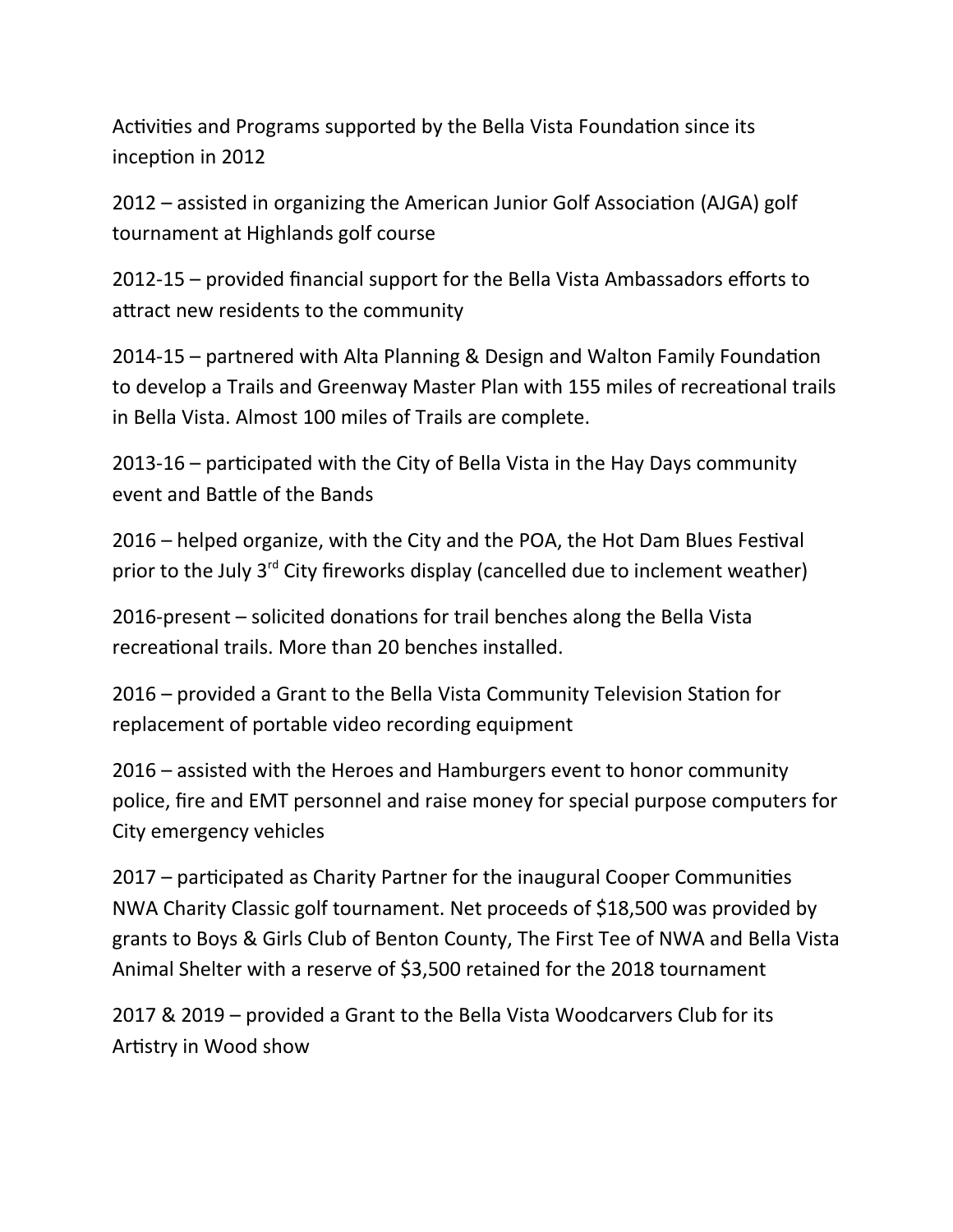2017 – partnered with the Walton Family Foundation, along with the City of Bella Vista and the Bella Vista POA, in its Benton County Tree Planting Master Plan at designed locations along Bella Vista recreational trails

2018 & 2019 – participated in the Bella Vista Business Association's Spring Expo with a booth

2018 – participated with the City Arts Council in organizing and conducting the July 3<sup>rd</sup> Music Concert prior to the City fireworks display

2018 - participated as Charity Partner for the Second Annual Cooper Communities NWA Charity Classic golf tournament. Net proceeds of more than \$29,000 was provided by grants to Boys & Girls Club of Benton County, Bella Vista Animal Shelter and Bella Vista Courtesy Van with a reserve of \$10,000 retained for the 2019 tournament

2018 – provided a Grant to the Bella Vista Historical Museum to defray costs for relocation a historical cabin to the Museum grounds

2018 – continued to partner with the Walton Family Foundation, along with the City of Bella Vista and the Bella Vista POA, in its Benton County Tree Planting Master Plan at designed locations along Bella Vista recreational trails and the design and construction of an Arboretum at Blowing Springs Park

2019 – participated in the Senior Spring Expo presented by Village House with a booth

2019 - participated as Charity Partner for the Third Annual Cooper Communities NWA Charity Classic golf tournament. Net proceeds of more than \$34,000 was provided by grants to Boys & Girls Club of Benton County, Bella Vista Animal Shelter, Bella Vista Courtesy Van, Bella Vista Village House and Bella Vista Sunrise Rotary Club with a reserve of \$15,000 retained for the 2020 tournament. More than \$80,000 has been provided to local Bella Vista charities from proceeds from the Charity golf tournament the last 3 years.

2020 – provided a Grant to the Bella Vista Arts Council to support community arts projects. However, the funding was not completely used due to the pandemic.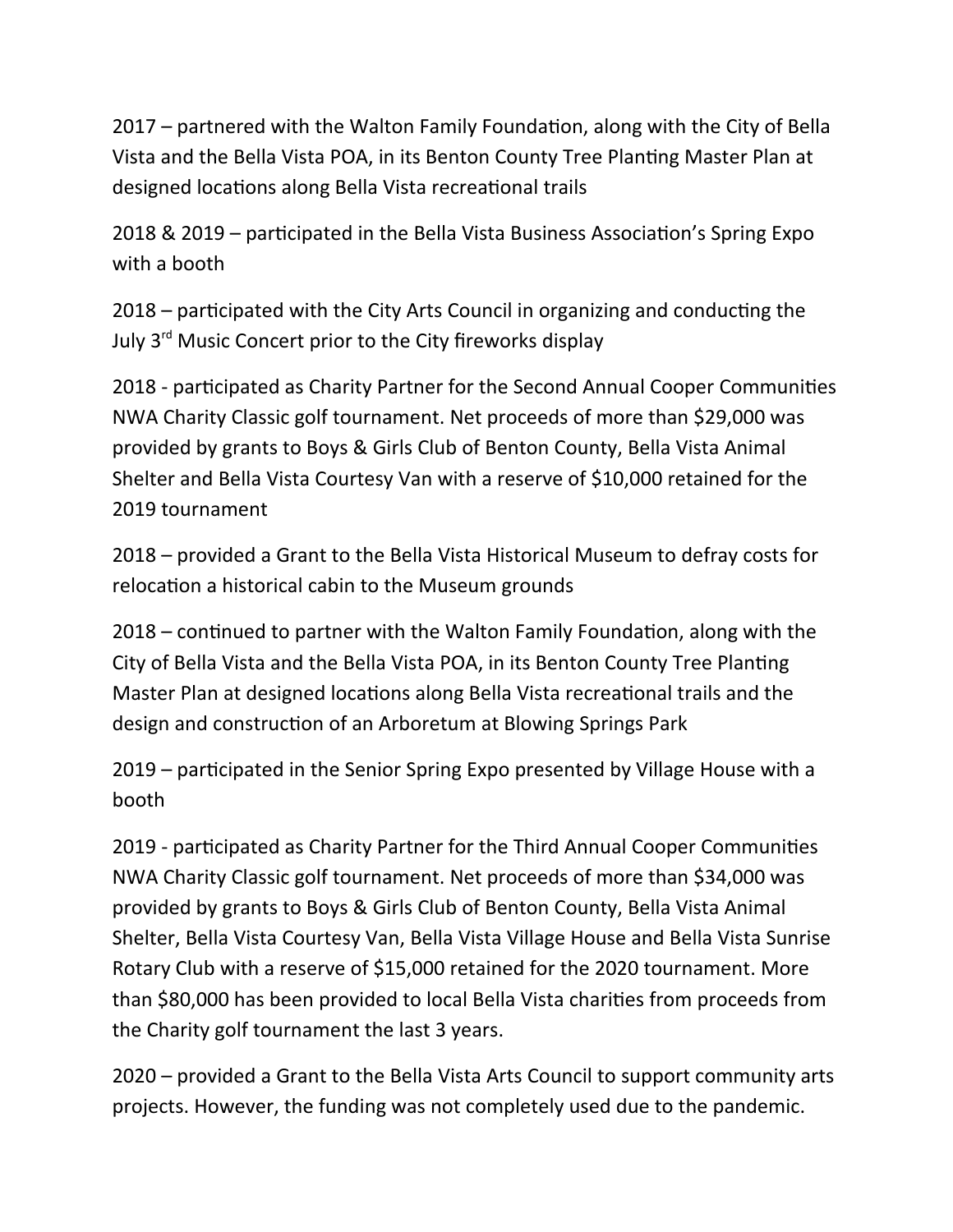2020 – continued to accept funding from the Walton Family Philanthropy Group and work with the City of Bella Vista and Bella Vista POA to coordinate tree plantings on Bella Vista trails.

2020 – continued to seek funding for trail furniture to be placed along the Back 40 and Spring Creek trails. A very generous anonymous donation was received for 16 trail benches which are in the process of being installed by the Bella Vista POA. To date, a total of 38 trail benches have been donated by organizations and individuals.

2020 – participated as Charity Partner for the Fourth Annual Cooper Communities NWA Charity Classic golf tournament. Discover Bella Vista, the City of Bella Vista and the Bella Vista POA continued their long-standing support for the 2020 tournament, along with 36 businesses and corporate sponsors. The tournament enjoyed wonderful financial support from our sponsors, a sold-out Pro-Am Tournament and a successful Pro-Am Party & Auction. Designated charities for 2020; Bella Vista Courtesy Van, Bella Vista Animal Shelter, Boys & Girls Club of Benton County, Bella Vista Community Television and Bella Vista Rotary Club divided \$39,000 from Tournament proceeds and \$15,000 was held in reserve for a 2021 tournament. More than \$120,000 has been provided to local Bella Vista charities from proceeds from the Charity golf tournament the last 4 years.

2021 - continued to accept funding from the Walton Family Philanthropy Group and work with the City of Bella Vista and Bella Vista POA to coordinate tree giveaways and tree plantings on Bella Vista trails.

2021 - continued to seek funding for trail furniture to be placed along the Back 40 and Spring Creek trails. To date, a total of 41 trail benches have been donated by organizations and individuals.

2021 – provided a Grant to the Bella Vista Historical Society for construction of a fence at Funks Cemetery and participated in a ribbon cutting ceremony.

2021 – participated in the Bella Vista Business Association's Outside Expo and the Bella Vista POA's Give Back Wednesday program.